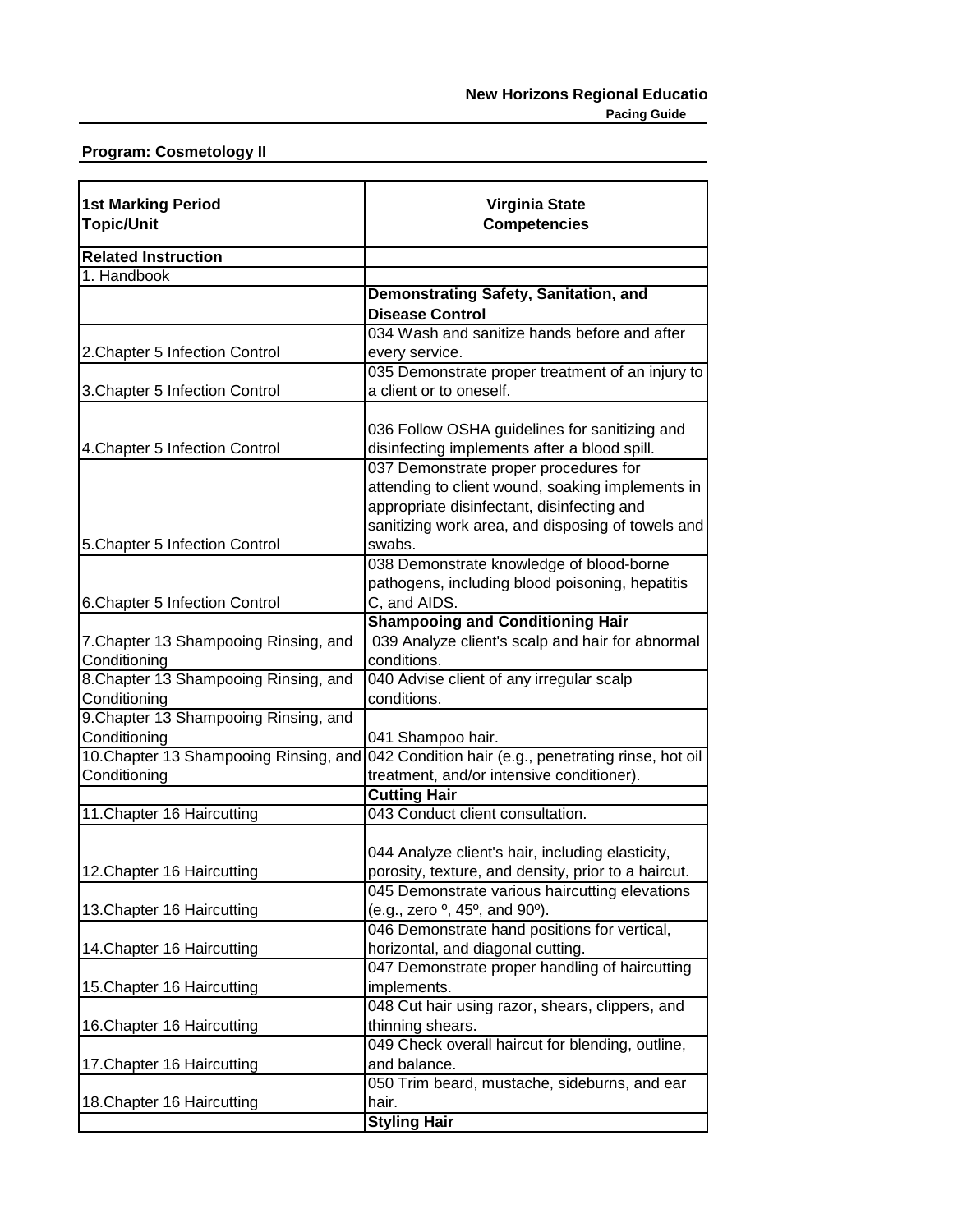|                                 | 051 Demonstrate knowledge of styling and          |  |
|---------------------------------|---------------------------------------------------|--|
| 19. Chapter 17 Hairstyling      | finishing products.                               |  |
|                                 | 052 Demonstrate use of blow dryer and             |  |
| 20. Chapter 17 Hairstyling      | appropriate brushes.                              |  |
| 21. Chapter 17 Hairstyling      | 053 Set hair, using pin curls.                    |  |
| 22. Chapter 17 Hairstyling      | 054 Set dry hair on hot rollers.                  |  |
| 23. Chapter 17 Hairstyling      | 055 Set hair, using curling iron.                 |  |
| 24. Chapter 17 Hairstyling      | 056 Set hair, using rollers.                      |  |
|                                 | 057 Style hair, using wrapping, molding, and      |  |
| 25. Chapter 17 Hairstyling      | sculpting techniques.                             |  |
|                                 | 058 Perform fingerwaves using fingers and         |  |
| 26. Chapter 17 Hairstyling      | comb.                                             |  |
| 27. Chapter 17 Hairstyling      | 059 Straighten hair using pressing comb.          |  |
| 28. Chapter 17 Hairstyling      | 060 Style hair by braiding and weaving.           |  |
|                                 | 061 Demonstrate appropriate comb-out              |  |
| 29. Chapter 17 Hairstyling      | techniques.                                       |  |
|                                 | <b>Creating Permanent Wave</b>                    |  |
| 30. Chapter 18 Chemical Texture | 062 Demonstrate safety practices when working     |  |
| <b>Services</b>                 | with all chemical services.                       |  |
| 31. Chapter 18 Chemical Texture | 063 Record client consultation information,       |  |
| Services                        | including factors that may affect the services.   |  |
| 32. Chapter 18 Chemical Texture |                                                   |  |
| Services                        | 064 Consult with client about desired style.      |  |
| 33. Chapter 18 Chemical Texture | 065 Analyze hair and scalp condition to           |  |
| <b>Services</b>                 | determine perm type.                              |  |
| 34. Chapter 18 Chemical Texture |                                                   |  |
| Services                        | 066 Test skin for chemical sensitivity to perm.   |  |
| 35. Chapter 18 Chemical Texture | 067 Perform a preliminary strand test for a perm  |  |
| Services                        | and for a chemical relaxer.                       |  |
| 36. Chapter 18 Chemical Texture |                                                   |  |
| Services                        | 068 Select rod type for desired results.          |  |
|                                 | 069 Select wrap method, sectioning pattern        |  |
|                                 | (single halo, double halo, straight back,         |  |
|                                 | piggyback, style wrap, or others) using           |  |
| 37. Chapter 18 Chemical Texture | appropriate tension and based on desired          |  |
| <b>Services</b>                 | results.                                          |  |
| 38. Chapter 18 Chemical Texture | 070 Give permanent wave according to              |  |
| Services                        | manufacturer's guidelines.                        |  |
| 39. Chapter 18 Chemical Texture | 071 Demonstrate correct application of            |  |
| Services                        | chemicals, using gloves.                          |  |
| 40. Chapter 18 Chemical Texture |                                                   |  |
| Services                        | 072 Perform spot perming.                         |  |
| 41. Chapter 18 Chemical Texture |                                                   |  |
| <b>Services</b>                 | 073 Perform pick-up curls.                        |  |
| 42. Chapter 18 Chemical Texture | 074 Complete client record card for chemical      |  |
| Services                        | services.                                         |  |
|                                 | <b>Performing Chemical Relaxing and Soft-Curl</b> |  |
|                                 | <b>Permanent</b>                                  |  |
| 43. Chapter 18 Chemical Texture | 075 Demonstrate safety practices when working     |  |
| Services                        | with all chemical services.                       |  |
| 44. Chapter 18 Chemical Texture | 076 Record client consultation information,       |  |
| Services                        | including factors that may affect the services.   |  |
| 45. Chapter 18 Chemical Texture |                                                   |  |
| Services                        | 077 Consult with client about desired style.      |  |
|                                 |                                                   |  |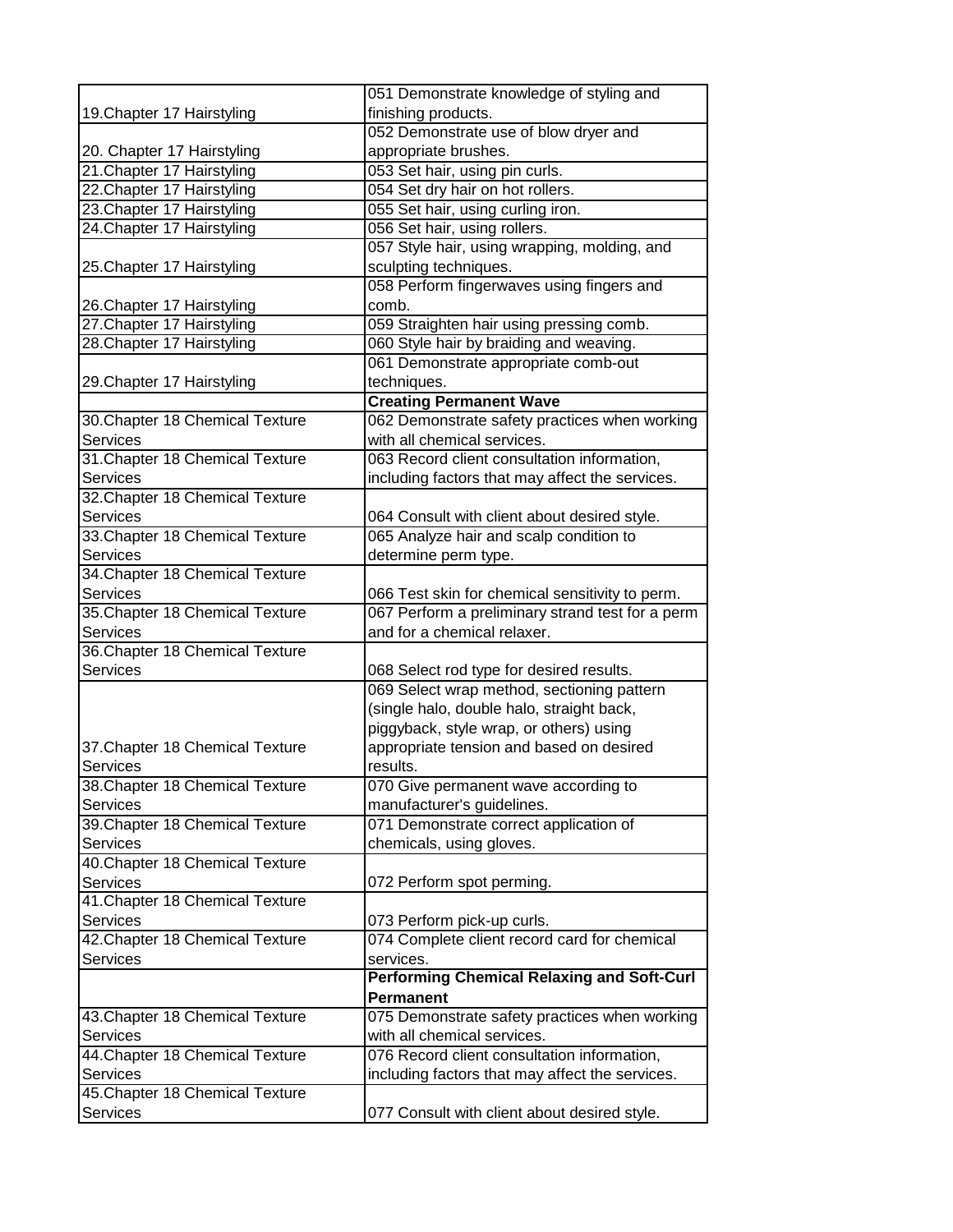| 46. Chapter 18 Chemical Texture                    | 078 Examine hair for porosity, texture, density,                                                      |
|----------------------------------------------------|-------------------------------------------------------------------------------------------------------|
| <b>Services</b>                                    | and growth pattern prior to straightening hair.                                                       |
| 47. Chapter 18 Chemical Texture                    | 079 Consult with client about possible scalp                                                          |
| <b>Services</b>                                    | irritations.                                                                                          |
| 48. Chapter 18 Chemical Texture                    | 080 Consult with client about prior chemical                                                          |
| <b>Services</b>                                    | relaxers used.                                                                                        |
|                                                    |                                                                                                       |
| 49. Chapter 18 Chemical Texture                    | 081 Select correct chemical: calcium hydroxide,                                                       |
| <b>Services</b>                                    | sodium hydroxide, or ammonium thioglycalate.                                                          |
|                                                    |                                                                                                       |
| 50. Chapter 18 Chemical Texture<br><b>Services</b> | 082 Select appropriate strength of relaxer for<br>desired texture, porosity, density, and elasticity. |
| 51. Chapter 18 Chemical Texture                    | 083 Demonstrate proper sectioning and                                                                 |
| <b>Services</b>                                    | subsectioning.                                                                                        |
| 52. Chapter 18 Chemical Texture                    |                                                                                                       |
| Services                                           | 084 Apply protective cream.                                                                           |
| 53. Chapter 18 Chemical Texture                    |                                                                                                       |
| <b>Services</b>                                    | 085 Demonstrate relaxer test.                                                                         |
| 54. Chapter 18 Chemical Texture                    | 086 Apply relaxer according to manufacturer's                                                         |
| Services                                           | directions for desired results.                                                                       |
| 55. Chapter 18 Chemical Texture                    |                                                                                                       |
| <b>Services</b>                                    | 087 Select rod type for desired result.                                                               |
|                                                    | 088 Select wrap method, sectioning pattern                                                            |
|                                                    | (single halo, double halo, straight back,                                                             |
|                                                    | piggyback, style wrap, or others) using                                                               |
| 56. Chapter 18 Chemical Texture                    | appropriate tension and based on desired                                                              |
| <b>Services</b>                                    | results.                                                                                              |
| 57. Chapter 18 Chemical Texture                    | 089 Give soft-curl permanent according to                                                             |
| <b>Services</b><br>58. Chapter 18 Chemical Texture | manufacturer's guidelines.<br>090 Complete client record card for chemical                            |
| <b>Services</b>                                    | services.                                                                                             |
|                                                    |                                                                                                       |
| 2nd Marking Period                                 | <b>Virginia State</b>                                                                                 |
| <b>Topic/Unit</b>                                  | <b>Competencies</b>                                                                                   |
| <b>Related Instruction</b>                         |                                                                                                       |
| 59. Chapter 19 Haircoloring                        | <b>Lightening and Coloring Hair</b>                                                                   |
|                                                    | 091 Demonstrate safety practices when working                                                         |
| 60. Chapter 19 Haircoloring                        | with all chemical services.                                                                           |
|                                                    | 092 Record client consultation information,                                                           |
| 61. Chapter 19 Haircoloring                        | including factors that may affect the services.                                                       |
| 62. Chapter 19 Haircoloring                        | 093 Demonstrate a working knowledge of color<br>theory.                                               |
|                                                    | 094 Consult with client regarding previous                                                            |
| 63. Chapter 19 Haircoloring                        | chemical use and desired results.                                                                     |
|                                                    | 095 Choose temporary, semi-permanent, demi-                                                           |
| 64. Chapter 19 Haircoloring                        | permanent, or permanent color.                                                                        |
| 65. Chapter 19 Haircoloring                        | 096 Select desired color for client.                                                                  |
|                                                    | 097 Select appropriate strength of developer for                                                      |
| 66. Chapter 19 Haircoloring                        | desired results.                                                                                      |
|                                                    | 098 Perform patch test to determine sensitivity to                                                    |
| 67. Chapter 19 Haircoloring                        | color.                                                                                                |
|                                                    |                                                                                                       |
| 68. Chapter 19 Haircoloring                        | 099 Perform a preliminary strand test for color.                                                      |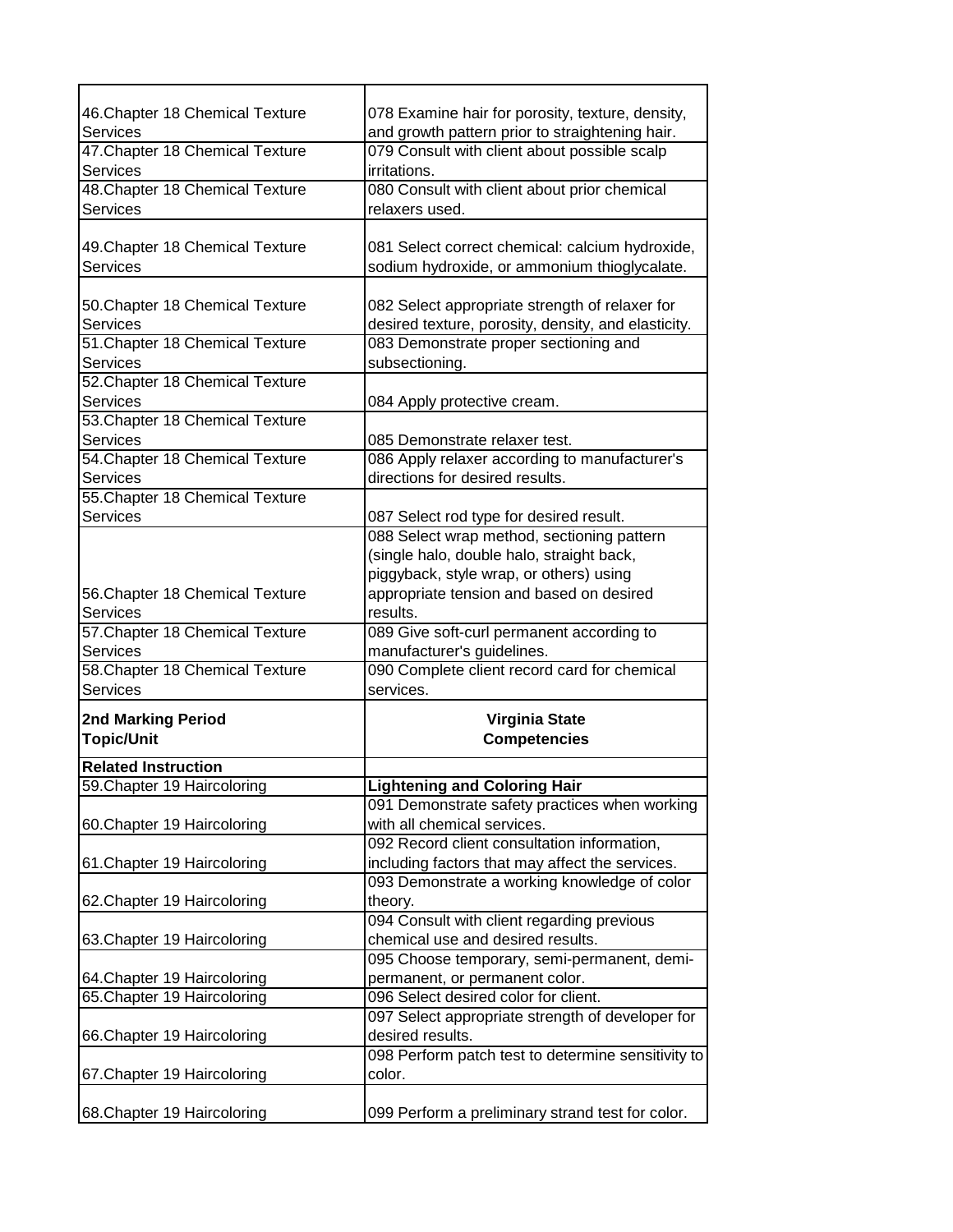|                                          | 100 Demonstrate appropriate sectioning and       |
|------------------------------------------|--------------------------------------------------|
| 69. Chapter 19 Haircoloring              | subsectioning.                                   |
| 70. Chapter 19 Haircoloring              | 101 Apply first-time (virgin) lightener.         |
| 71. Chapter 19 Haircoloring              | 102 Apply lightening retouch.                    |
| 72. Chapter 19 Haircoloring              | 103 Create special hair color effects.           |
| 73. Chapter 19 Haircoloring              | 104 Apply temporary color to hair.               |
| 74. Chapter 19 Haircoloring              | 105 Apply semi-permanent color to hair.          |
| 75. Chapter 19 Haircoloring              | 106 Apply demi-permanent color to hair.          |
|                                          | 107 Apply first time (virgin) permanent tint to  |
| 76. Chapter 19 Haircoloring              | hair.                                            |
| 77. Chapter 19 Haircoloring              | 108 Apply tint retouch.                          |
| 78. Chapter 19 Haircoloring              | 109 Tint eyebrows and eyelashes.                 |
| 79. Chapter 19 Haircoloring              | 110 Tint beard and mustache.                     |
| 80. Chapter 19 Haircoloring              | 111 Remove hair color from skin.                 |
| 81. Chapter 19 Haircoloring              | 112 Perform corrective color services.           |
|                                          | 113 Complete client record card for color        |
| 82. Chapter 19 Haircoloring              | services.                                        |
| <b>3rd Marking Period</b>                | <b>Virginia State</b>                            |
| <b>Topic/Unit</b>                        | <b>Competencies</b>                              |
|                                          |                                                  |
| <b>Related Instruction</b>               |                                                  |
|                                          | <b>Caring for Skin, Hands, and Feet</b>          |
|                                          | 114 Demonstrate safety practices when working    |
| 83. Chapter 22 Facials                   | with all chemical services.                      |
|                                          | 115 Record client consultation information,      |
| 84. Chapter 22 Facials                   | including factors that may affect the services.  |
| 85. Chapter 22 Facials                   | 116 Perform a facial.                            |
|                                          | 117 Apply facial makeup, using properly          |
| 86. Chapter 22 Facials                   | sanitized instruments.                           |
| 87. Chapter 23 Facial Makeup             | 118 Apply eyelashes.                             |
| 88. Chapter 21 Hair Removal              | 119 Remove unwanted hair.                        |
| 89. Chapter 25 Manicuring                | 120 Repair natural nails.                        |
|                                          | 121 Perform manicures, including the application |
| 90. Chapter 25 Manicuring                | of hot oil or plain.                             |
|                                          | 122 Demonstrate the application and removal of   |
| 91. Chapter 25 Manicuring                | nail polish.                                     |
| 92. Chapter 27, 28, and 29 Nail Tips,    |                                                  |
| Wraps, and No-Light Gels, Acrylic Nails, | 123 Demonstrate artificial nail removal, using   |
| and UV Gels                              | acetone.                                         |
| 83. Chapter 27, 28, and 29 Nail Tips,    |                                                  |
| Wraps, and No-Light Gels, Acrylic Nails, |                                                  |
| and UV Gels                              | 124 Demonstrate artificial nail techniques.      |
| 84. Chapter 26 Pedicuring                | 125 Give pedicure.                               |
|                                          |                                                  |
|                                          | <b>Performing Artistry of Artificial Hair</b>    |
| 85. Chapter 16 & 17 Braiding and Braid   |                                                  |
| Extensions, Wigs and Hair                | 126 Demonstrate safety practices when working    |
| Enhancements                             | with all chemical services.                      |
| 86. Chapter 16 & 17 Braiding and Braid   |                                                  |
| Extensions, Wigs and Hair                | 127 Record client consultation information,      |
| Enhancements                             | including factors that may affect the services.  |
| 87. Chapter 16 & 17 Braiding and Braid   |                                                  |
| Extensions, Wigs and Hair                |                                                  |
| Enhancements                             | 128 Consult with client about desired style.     |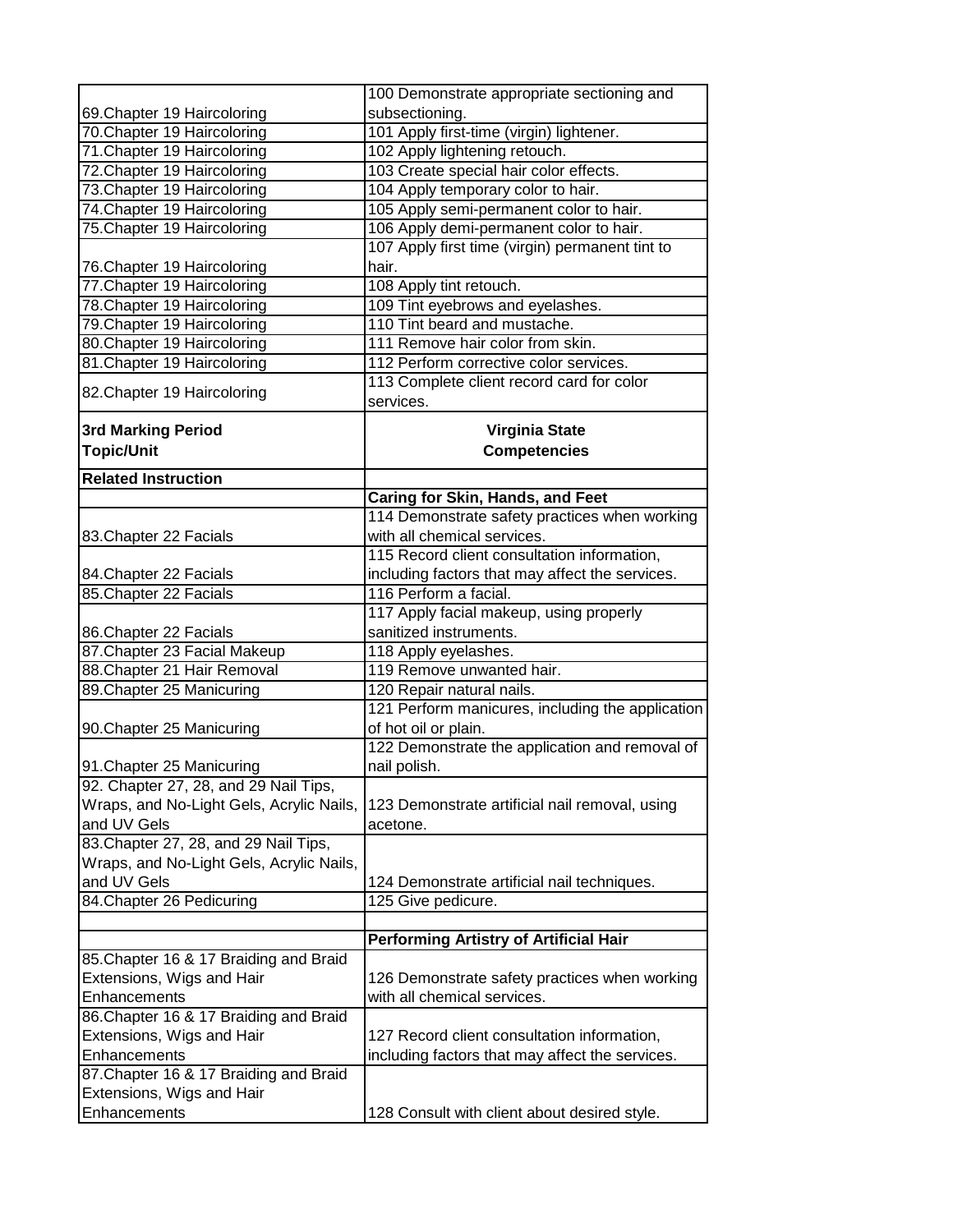| 88. Chapter 16 & 17 Braiding and Braid          |                                                                       |
|-------------------------------------------------|-----------------------------------------------------------------------|
| Extensions, Wigs and Hair                       | 129 Analyze hair and scalp condition to                               |
| Enhancements                                    | determine suitable artificial hair.                                   |
| 89. Chapter 16 & 17 Braiding and Braid          |                                                                       |
| Extensions, Wigs and Hair                       |                                                                       |
| Enhancements                                    | 130 Assist client in selecting wig or hairpiece.                      |
| 90. Chapter 16 & 17 Braiding and Braid          |                                                                       |
| Extensions, Wigs and Hair                       |                                                                       |
| Enhancements                                    | 131 Order custom-made wig or hairpiece.                               |
| 91. Chapter 16 & 17 Braiding and Braid          |                                                                       |
| Extensions, Wigs and Hair                       |                                                                       |
| Enhancements                                    | 132 Shampoo human hair wig or hairpiece.                              |
| 92. Chapter 16 & 17 Braiding and Braid          |                                                                       |
| Extensions, Wigs and Hair                       |                                                                       |
| Enhancements                                    | 133 Condition human hair wig or hairpiece.                            |
| 93. Chapter 16 & 17 Braiding and Braid          |                                                                       |
| Extensions, Wigs and Hair                       | 134 Clean and condition synthetic wig or                              |
| Enhancements                                    | hairpiece.                                                            |
| 94. Chapter 16 & 17 Braiding and Braid          |                                                                       |
| Extensions, Wigs and Hair                       |                                                                       |
| Enhancements                                    | 135 Shape wig or hairpiece.                                           |
| 95. Chapter 16 & 17 Braiding and Braid          |                                                                       |
| Extensions, Wigs and Hair                       |                                                                       |
| Enhancements                                    | 136 Set wig or hairpiece.                                             |
| 96. Chapter 16 & 17 Braiding and Braid          |                                                                       |
| Extensions, Wigs and Hair                       |                                                                       |
| Enhancements<br>137 Style wig on client's head. |                                                                       |
|                                                 |                                                                       |
|                                                 |                                                                       |
| 97. Chapter 16 & 17 Braiding and Braid          |                                                                       |
| Extensions, Wigs and Hair                       |                                                                       |
| Enhancements                                    | 138 Style hairpiece on client's head.                                 |
| <b>4th Marking Period</b>                       | <b>Virginia State</b>                                                 |
| <b>Topic/Unit</b>                               | <b>Competencies</b>                                                   |
| <b>Related Instruction</b>                      |                                                                       |
|                                                 | 139 Demonstrate the ability to secure required                        |
|                                                 | licensure.                                                            |
| 98. Chapter 32 The Salon Business               |                                                                       |
|                                                 | 140 Demonstrate knowledge of local, state, and                        |
|                                                 | federal regulations for operating a business.                         |
| 99. Chapter 32 The Salon Business               | 141 Explain the types of insurance coverage                           |
|                                                 |                                                                       |
|                                                 | needed by salons, including liability, health, and                    |
| 100. Chapter 32 The Salon Business              | disability insurance.<br>142 Demonstrate knowledge of how to obtain a |
| 101. Chapter 32 The Salon Business              |                                                                       |
|                                                 | lease or purchase a building.                                         |
|                                                 | 143 Evaluate the pros and cons of renting a                           |
| 102. Chapter 32 The Salon Business              | booth versus working for an employer.                                 |
| 103. Chapter 32 The Salon Business              | 144 Design/set up layout of salon equipment.                          |
|                                                 | 145 Demonstrate knowledge of how to purchase                          |
| 104. Chapter 32 The Salon Business              | supplies and equipment.                                               |
|                                                 | 146 Demonstrate knowledge of employee-                                |
| 105. Chapter 32 The Salon Business              | management skills.                                                    |
|                                                 |                                                                       |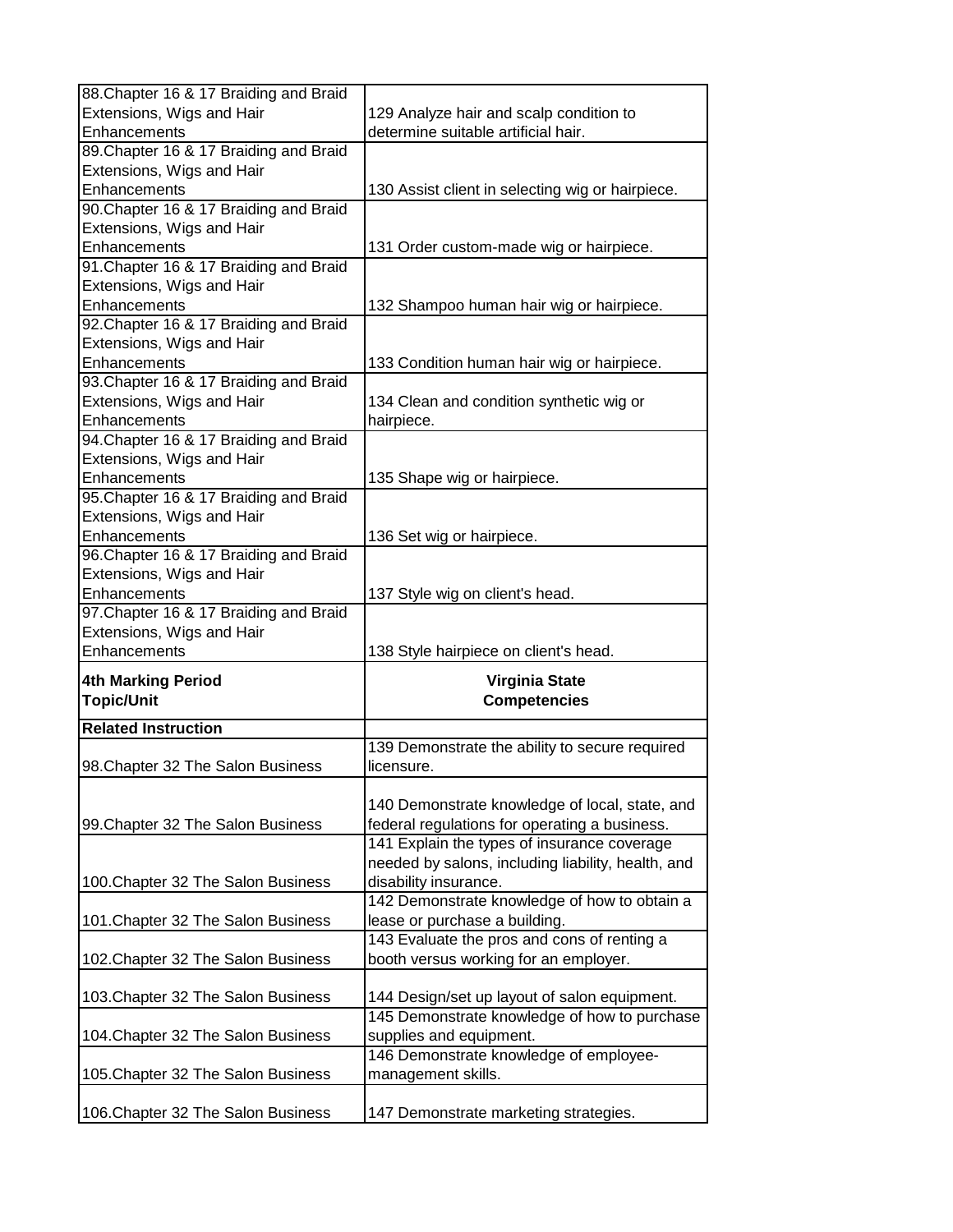| 107. Chapter 32 The Salon Business | 148 Keep daily salon records.                                   |
|------------------------------------|-----------------------------------------------------------------|
| 108. Chapter 32 The Salon Business | 149 Prepare payroll.                                            |
| 109. Chapter 32 The Salon Business | 150 Pay bills.                                                  |
| 110. Chapter 32 The Salon Business | 151 Keep tip record.                                            |
| 111. Chapter 32 The Salon Business | 152 Prepare W2 and W4 forms.                                    |
| 112. Chapter 32 The Salon Business | 153 Determine profit and net worth of business.                 |
| 113. Chapter 32 The Salon Business | 154 Demonstrate business aspects of<br>opening/closing a salon. |
| 114. Chapter 32 The Salon Business | 155 Resolve client and employee complaints.                     |
| 115. Chapter 32 The Salon Business | 156 Receive payment for services rendered.                      |
| 116. Chapter 32 The Salon Business | 157 Maintain inventory of retail products.                      |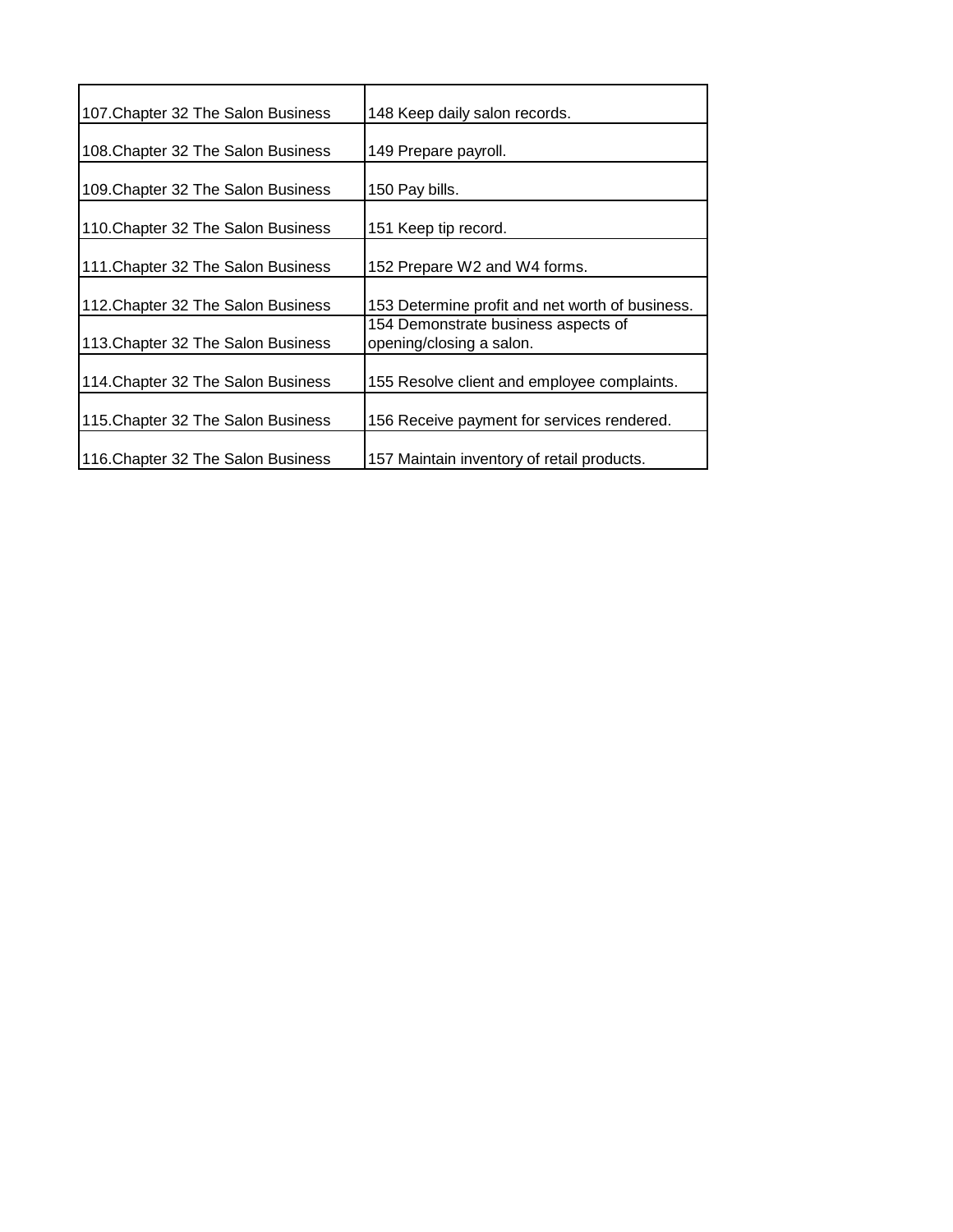## **Teacher: Tanya Rogers**

| <b>Standardized Test Areas</b><br>for<br>NOCTI/NCCT/Lie./Cert. | <b>Supporting Equipment/Technology</b>                                         |  |  |
|----------------------------------------------------------------|--------------------------------------------------------------------------------|--|--|
| NOCTI:                                                         |                                                                                |  |  |
| Safety and Sanitation                                          |                                                                                |  |  |
|                                                                | Mindtap, Google Docs, slides, Kahoot,                                          |  |  |
| Safety and Sanitation                                          | Mindtap, Google Docs, slides, Kahoot,                                          |  |  |
| Safety and Sanitation                                          | Mindtap, Google Docs, slides, Kahoot,                                          |  |  |
| Safety and Sanitation                                          | Mindtap, Google Docs, slides, Kahoot,                                          |  |  |
| Safety and Sanitation                                          | Mindtap, Google Docs, slides, Kahoot,                                          |  |  |
| Safety and Sanitation                                          | Mindtap, Google Docs, slides, Kahoot,<br>Mindtap, Google Docs, slides, Kahoot, |  |  |
| Hair Designing                                                 | Mindtap, Google Docs, slides, Kahoot,                                          |  |  |
| <b>Hair Designing</b>                                          | Mindtap, Google Docs, slides, Kahoot,                                          |  |  |
| <b>Physical Sevices</b>                                        | Mindtap, Google Docs, slides, Kahoot,                                          |  |  |
| <b>Physical Sevices</b>                                        | Mindtap, Google Docs, slides, Kahoot,<br>Mindtap, Google Docs, slides, Kahoot, |  |  |
| <b>Hair Designing</b>                                          | Mindtap, Google Docs, slides, Kahoot,                                          |  |  |
| <b>Hair Designing</b>                                          | Mindtap, Google Docs, slides, Kahoot,                                          |  |  |
| <b>Physical Sevices</b>                                        | Mindtap, Google Docs, slides, Kahoot,                                          |  |  |
| <b>Physical Sevices</b>                                        | Mindtap, Google Docs, slides, Kahoot,                                          |  |  |
| <b>Physical Sevices</b>                                        | Mindtap, Google Docs, slides, Kahoot,                                          |  |  |
| <b>Physical Sevices</b>                                        | Mindtap, Google Docs, slides, Kahoot,                                          |  |  |
| <b>Physical Sevices</b>                                        | Mindtap, Google Docs, slides, Kahoot,                                          |  |  |
| <b>Physical Sevices</b>                                        | Mindtap, Google Docs, slides, Kahoot,<br>Mindtap, Google Docs, slides, Kahoot, |  |  |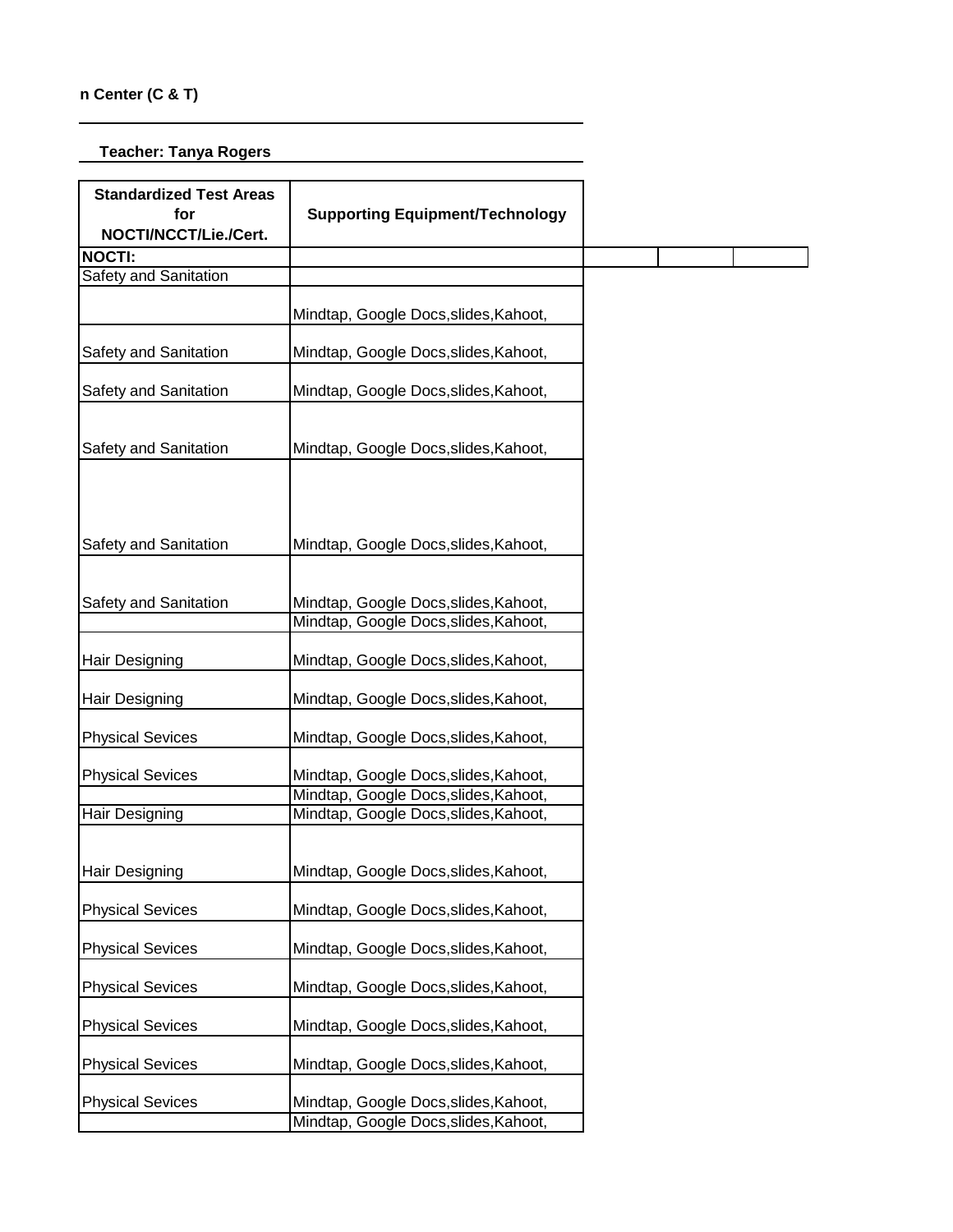| <b>Physical Sevices</b>  | Mindtap, Google Docs, slides, Kahoot, |
|--------------------------|---------------------------------------|
|                          |                                       |
| <b>Physical Sevices</b>  | Mindtap, Google Docs, slides, Kahoot, |
| <b>Physical Sevices</b>  | Mindtap, Google Docs, slides, Kahoot, |
| <b>Physical Sevices</b>  | Mindtap, Google Docs, slides, Kahoot, |
| <b>Physical Sevices</b>  | Mindtap, Google Docs, slides, Kahoot, |
| <b>Physical Sevices</b>  | Mindtap, Google Docs, slides, Kahoot, |
| <b>Physical Sevices</b>  | Mindtap, Google Docs, slides, Kahoot, |
| <b>Physical Sevices</b>  | Mindtap, Google Docs, slides, Kahoot, |
| <b>Physical Sevices</b>  | Mindtap, Google Docs, slides, Kahoot, |
|                          | Mindtap, Google Docs, slides, Kahoot, |
| <b>Physical Sevices</b>  |                                       |
| <b>Physical Sevices</b>  | Mindtap, Google Docs, slides, Kahoot, |
|                          | Mindtap, Google Docs, slides, Kahoot, |
| Safety and Sanitation    | Mindtap, Google Docs, slides, Kahoot, |
|                          |                                       |
| <b>Chemical Services</b> | Mindtap, Google Docs, slides, Kahoot, |
| <b>Chemical Services</b> | Mindtap, Google Docs, slides, Kahoot, |
| <b>Chemical Services</b> | Mindtap, Google Docs, slides, Kahoot, |
|                          |                                       |
| <b>Chemical Services</b> | Mindtap, Google Docs, slides, Kahoot, |
| <b>Chemical Services</b> | Mindtap, Google Docs, slides, Kahoot, |
| <b>Physical Sevices</b>  | Mindtap, Google Docs, slides, Kahoot, |
|                          |                                       |
|                          |                                       |
| <b>Physical Sevices</b>  | Mindtap, Google Docs, slides, Kahoot, |
| <b>Chemical Services</b> | Mindtap, Google Docs, slides, Kahoot, |
|                          |                                       |
| <b>Chemical Services</b> | Mindtap, Google Docs, slides, Kahoot, |
| <b>Chemical Services</b> | Mindtap, Google Docs, slides, Kahoot, |
| <b>Chemical Services</b> | Mindtap, Google Docs, slides, Kahoot, |
|                          |                                       |
| <b>Chemical Services</b> | Mindtap, Google Docs, slides, Kahoot, |
|                          | Mindtap, Google Docs, slides, Kahoot, |
| Safety and Sanitation    | Mindtap, Google Docs, slides, Kahoot, |
| <b>Chemical Services</b> | Mindtap, Google Docs, slides, Kahoot, |
|                          |                                       |
| <b>Chemical Services</b> | Mindtap, Google Docs, slides, Kahoot, |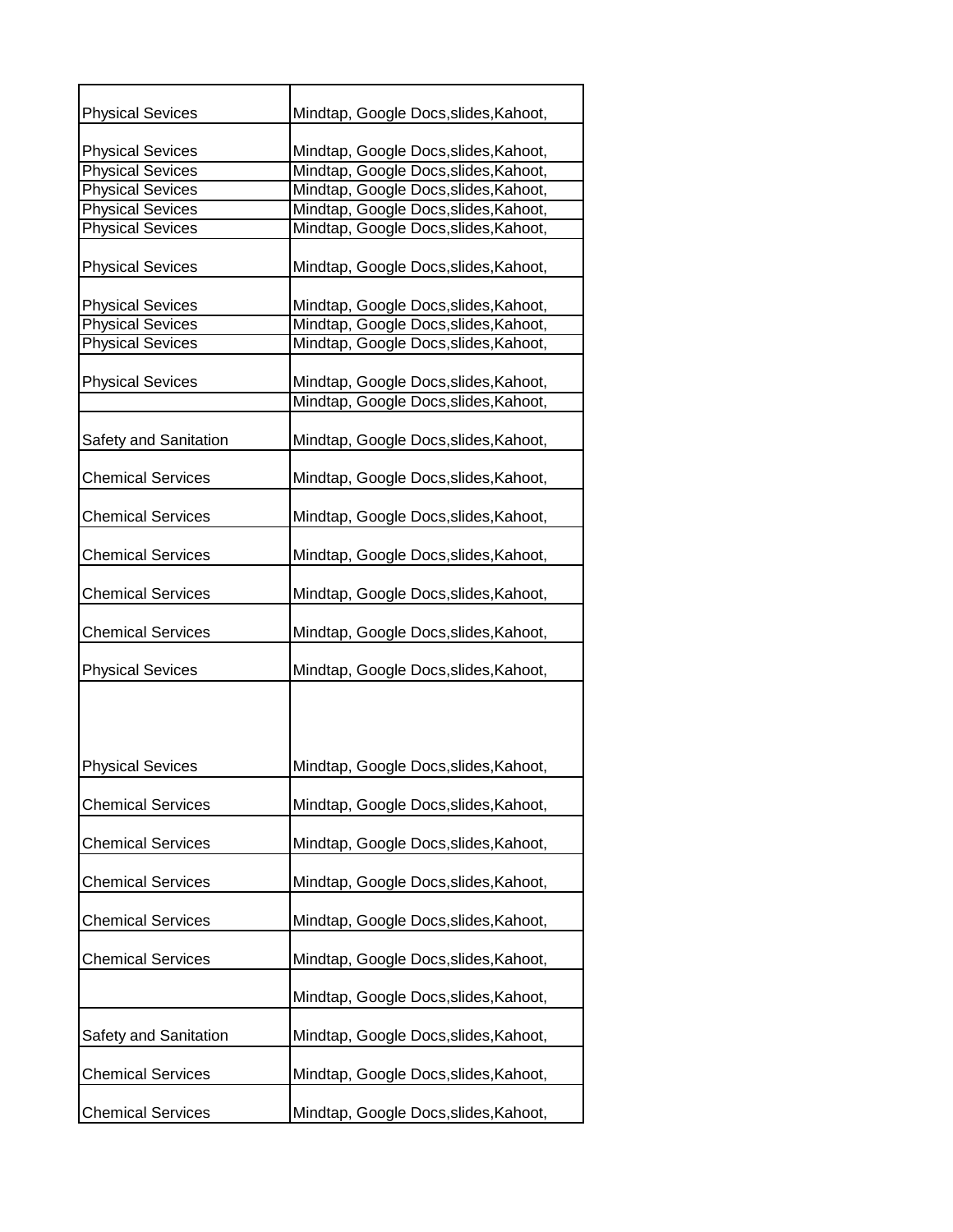| <b>Chemical Services</b>       | Mindtap, Google Docs, slides, Kahoot,  |
|--------------------------------|----------------------------------------|
| <b>Chemical Services</b>       | Mindtap, Google Docs, slides, Kahoot,  |
| <b>Chemical Services</b>       | Mindtap, Google Docs, slides, Kahoot,  |
|                                |                                        |
| <b>Chemical Services</b>       | Mindtap, Google Docs, slides, Kahoot,  |
| <b>Chemical Services</b>       | Mindtap, Google Docs, slides, Kahoot,  |
|                                |                                        |
| <b>Chemical Services</b>       | Mindtap, Google Docs, slides, Kahoot,  |
| <b>Physical Sevices</b>        | Mindtap, Google Docs, slides, Kahoot,  |
| <b>Chemical Services</b>       | Mindtap, Google Docs, slides, Kahoot,  |
| <b>Chemical Services</b>       | Mindtap, Google Docs, slides, Kahoot,  |
| <b>Chemical Services</b>       | Mindtap, Google Docs, slides, Kahoot,  |
|                                |                                        |
|                                |                                        |
| <b>Chemical Services</b>       | Mindtap, Google Docs, slides, Kahoot,  |
| <b>Chemical Services</b>       | Mindtap, Google Docs, slides, Kahoot,  |
| <b>Chemical Services</b>       | Mindtap, Google Docs, slides, Kahoot,  |
| <b>Standardized Test Areas</b> |                                        |
| for<br>NOCTI/NCCT/Lie./Cert.   | <b>Supporting Equipment/Technology</b> |
| NOCTI:                         | Mindtap, Google Docs, slides, Kahoot,  |
|                                |                                        |
| Safety and Sanitation          | Mindtap, Google Docs, slides, Kahoot,  |
| <b>Chemical Services</b>       | Mindtap, Google Docs, slides, Kahoot,  |
| <b>Chemical Services</b>       | Mindtap, Google Docs, slides, Kahoot,  |
| <b>Chemical Services</b>       | Mindtap, Google Docs, slides, Kahoot,  |
| <b>Chemical Services</b>       | Mindtap, Google Docs, slides, Kahoot,  |
| <b>Chemical Services</b>       | Mindtap, Google Docs, slides, Kahoot,  |
| <b>Chemical Services</b>       | Mindtap, Google Docs, slides, Kahoot,  |
| <b>Chemical Services</b>       | Mindtap, Google Docs, slides, Kahoot,  |
| <b>Chemical Services</b>       | Mindtap, Google Docs, slides, Kahoot,  |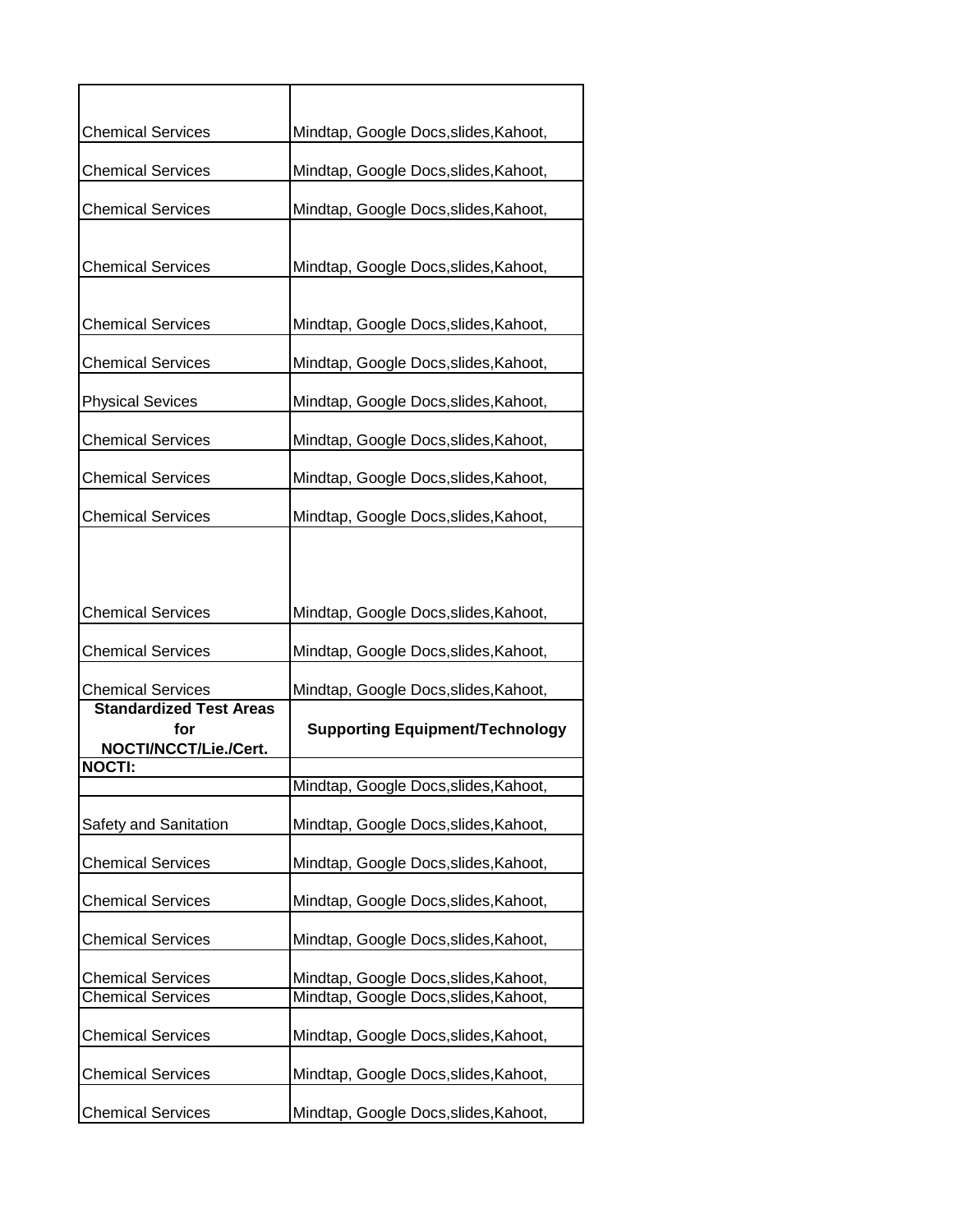| <b>Physical Sevices</b>                | Mindtap, Google Docs, slides, Kahoot,  |
|----------------------------------------|----------------------------------------|
| <b>Chemical Services</b>               | Mindtap, Google Docs, slides, Kahoot,  |
| <b>Chemical Services</b>               | Mindtap, Google Docs, slides, Kahoot,  |
| <b>Chemical Services</b>               | Mindtap, Google Docs, slides, Kahoot,  |
| <b>Chemical Services</b>               | Mindtap, Google Docs, slides, Kahoot,  |
| <b>Chemical Services</b>               | Mindtap, Google Docs, slides, Kahoot,  |
| <b>Chemical Services</b>               | Mindtap, Google Docs, slides, Kahoot,  |
|                                        |                                        |
| <b>Chemical Services</b>               | Mindtap, Google Docs, slides, Kahoot,  |
| <b>Chemical Services</b>               | Mindtap, Google Docs, slides, Kahoot,  |
| <b>Chemical Services</b>               | Mindtap, Google Docs, slides, Kahoot,  |
| <b>Chemical Services</b>               | Mindtap, Google Docs, slides, Kahoot,  |
| <b>Chemical Services</b>               |                                        |
| <b>Chemical Services</b>               |                                        |
|                                        |                                        |
| <b>Chemical Services</b>               |                                        |
| <b>Standardized Test Areas</b>         |                                        |
|                                        |                                        |
| for                                    | <b>Supporting Equipment/Technology</b> |
| NOCTI/NCCT/Lie./Cert.<br><b>NOCTI:</b> |                                        |
|                                        |                                        |
|                                        | Mindtap, Google Docs, slides, Kahoot,  |
|                                        |                                        |
| Safety and Sanitation                  | Mindtap, Google Docs, slides, Kahoot,  |
|                                        |                                        |
|                                        | Mindtap, Google Docs, slides, Kahoot,  |
| <b>Physical Sevices</b>                | Mindtap, Google Docs, slides, Kahoot,  |
|                                        |                                        |
| <b>Physical Sevices</b>                | Mindtap, Google Docs, slides, Kahoot,  |
| <b>Physical Sevices</b>                | Mindtap, Google Docs, slides, Kahoot,  |
| <b>Physical Sevices</b>                | Mindtap, Google Docs, slides, Kahoot,  |
| <b>Physical Sevices</b>                | Mindtap, Google Docs, slides, Kahoot,  |
|                                        |                                        |
| <b>Physical Sevices</b>                | Mindtap, Google Docs, slides, Kahoot,  |
|                                        |                                        |
| <b>Physical Sevices</b>                | Mindtap, Google Docs, slides, Kahoot,  |
|                                        |                                        |
|                                        |                                        |
| <b>Physical Sevices</b>                | Mindtap, Google Docs, slides, Kahoot,  |
|                                        |                                        |
|                                        |                                        |
| <b>Physical Sevices</b>                | Mindtap, Google Docs, slides, Kahoot,  |
| <b>Physical Sevices</b>                | Mindtap, Google Docs, slides, Kahoot,  |
|                                        | Mindtap, Google Docs, slides, Kahoot,  |
|                                        | Mindtap, Google Docs, slides, Kahoot,  |
|                                        |                                        |
|                                        | Mindtap, Google Docs, slides, Kahoot,  |
| Safety and Sanitation                  | <b>Business Partners</b>               |
|                                        |                                        |
|                                        | Mindtap, Google Docs, slides, Kahoot,  |
| <b>Hair Designing</b>                  | <b>Business Partners</b>               |
|                                        |                                        |
|                                        |                                        |
|                                        | Mindtap, Google Docs, slides, Kahoot,  |
| Hair Designing                         | <b>Business Partners</b>               |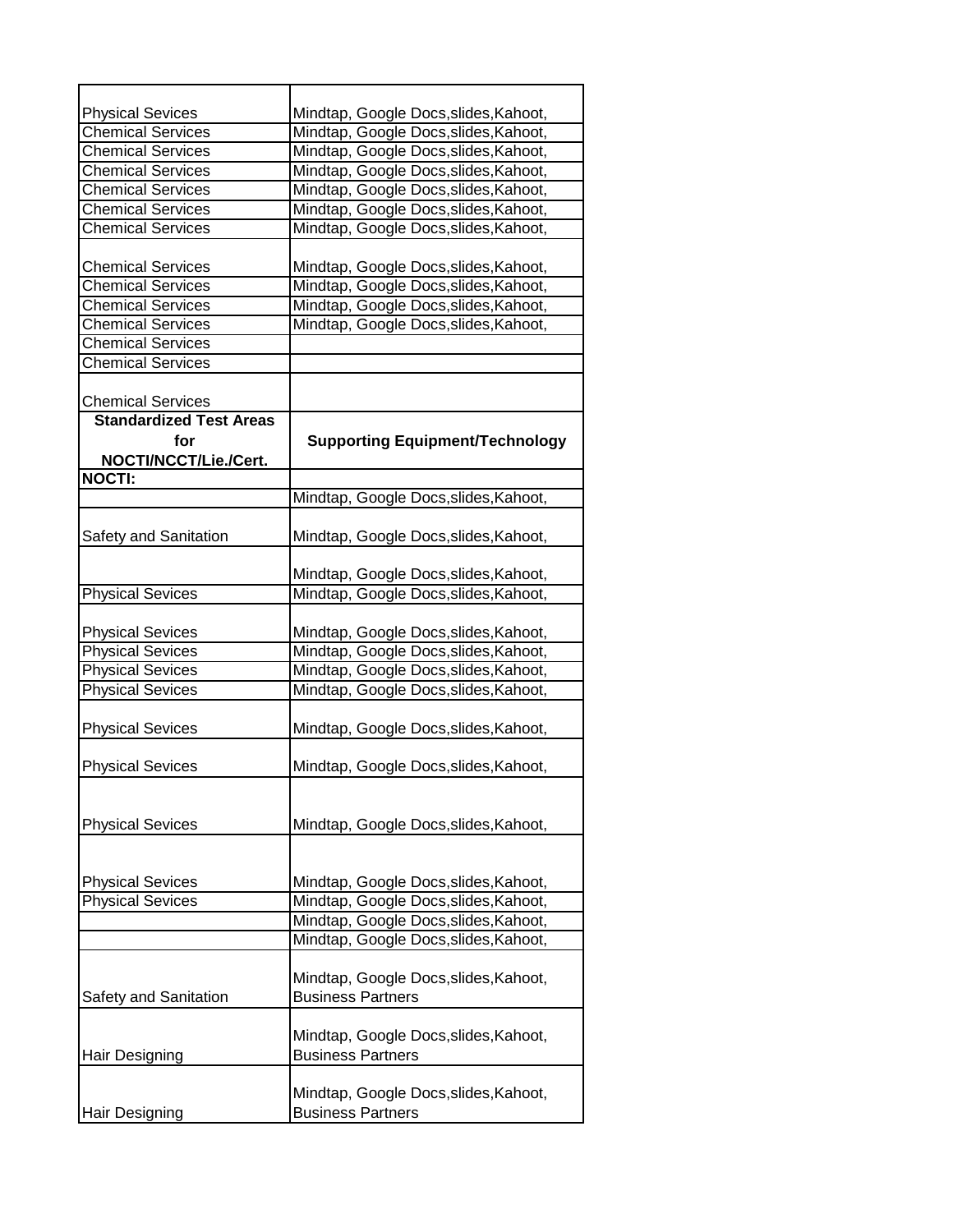| <b>Hair Designing</b>                           | Mindtap, Google Docs, slides, Kahoot,<br><b>Business Partners</b> |
|-------------------------------------------------|-------------------------------------------------------------------|
| Hair Designing                                  | Mindtap, Google Docs, slides, Kahoot,<br><b>Business Partners</b> |
| <b>Hair Designing</b>                           | Mindtap, Google Docs, slides, Kahoot,<br><b>Business Partners</b> |
| <b>Physical Sevices</b>                         | Mindtap, Google Docs, slides, Kahoot,<br><b>Business Partners</b> |
| <b>Physical Sevices</b>                         | Mindtap, Google Docs, slides, Kahoot,<br><b>Business Partners</b> |
| <b>Physical Sevices</b>                         | Mindtap, Google Docs, slides, Kahoot,<br><b>Business Partners</b> |
| <b>Physical Sevices</b>                         | Mindtap, Google Docs, slides, Kahoot,<br><b>Business Partners</b> |
| <b>Physical Sevices</b>                         | Mindtap, Google Docs, slides, Kahoot,<br><b>Business Partners</b> |
| <b>Physical Sevices</b>                         | Mindtap, Google Docs, slides, Kahoot,<br><b>Business Partners</b> |
| <b>Physical Sevices</b>                         | Mindtap, Google Docs, slides, Kahoot,<br><b>Business Partners</b> |
| <b>Standardized Test Areas</b><br>for           | <b>Supporting Equipment/Technology</b>                            |
| NOCTI/NCCT/Lie./Cert.<br><b>NOCTI:</b>          |                                                                   |
|                                                 | Mindtap, Google Docs, slides, Kahoot,                             |
| Salon Related Business Skills                   | <b>Business Partners</b>                                          |
| Salon Related Business Skills Business Partners | Mindtap, Google Docs, slides, Kahoot,                             |
| Salon Related Business Skills Business Partners | Mindtap, Google Docs, slides, Kahoot,                             |
| Salon Related Business Skills Business Partners | Mindtap, Google Docs, slides, Kahoot,                             |
|                                                 | Mindtap, Google Docs, slides, Kahoot,                             |
| Salon Related Business Skills Business Partners |                                                                   |
| Salon Related Business Skills Business Partners | Mindtap, Google Docs, slides, Kahoot,                             |
|                                                 | Mindtap, Google Docs, slides, Kahoot,                             |
| Salon Related Business Skills Business Partners | Mindtap, Google Docs, slides, Kahoot,                             |
| <b>Salon Related Business Skills</b>            | <b>Business Partners</b>                                          |
| Salon Related Business Skills                   | Mindtap, Google Docs, slides, Kahoot,<br><b>Business Partners</b> |
|                                                 |                                                                   |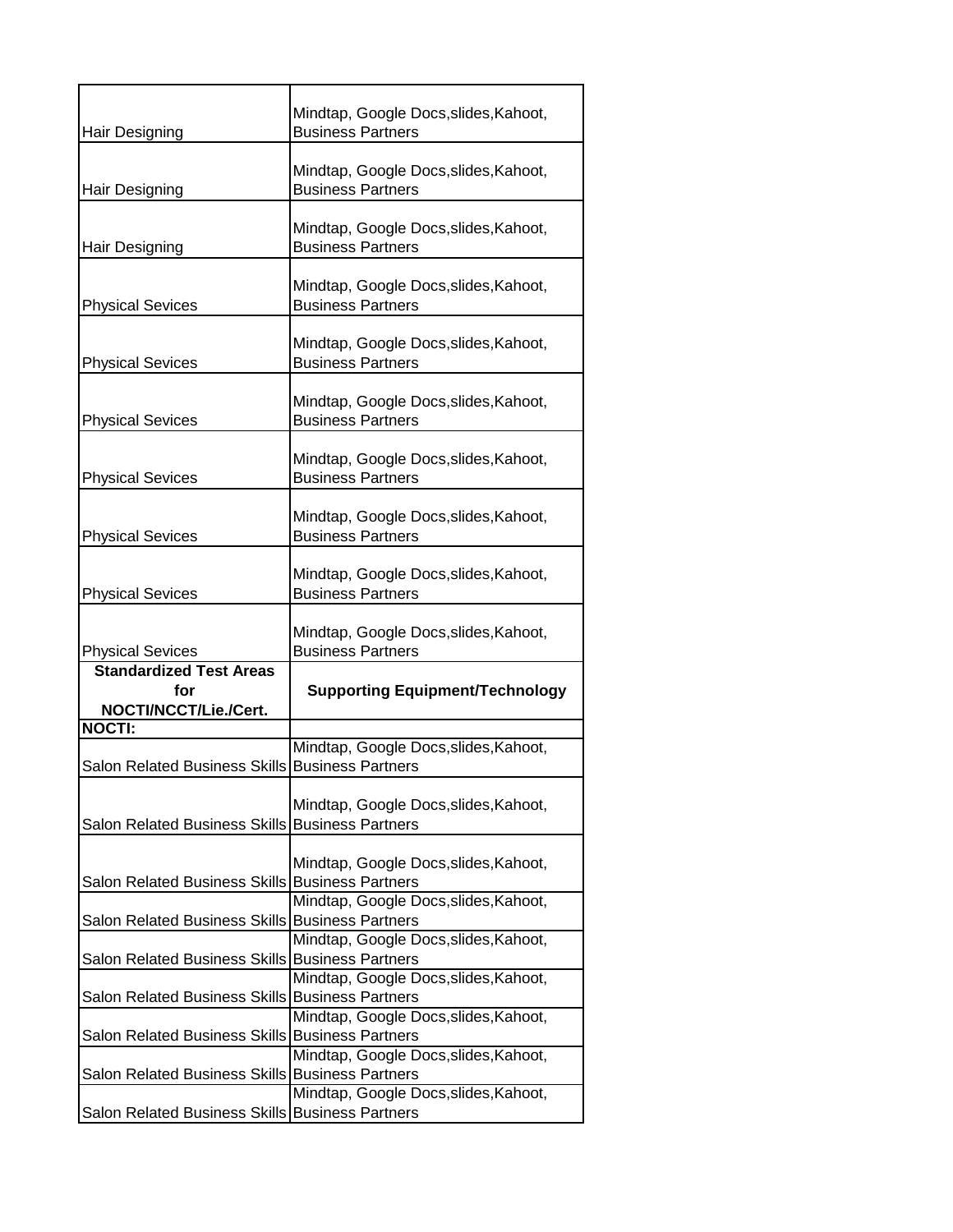|                                                        | Mindtap, Google Docs, slides, Kahoot, |
|--------------------------------------------------------|---------------------------------------|
| <b>Salon Related Business Skills Business Partners</b> |                                       |
|                                                        | Mindtap, Google Docs, slides, Kahoot, |
| Salon Related Business Skills Business Partners        |                                       |
|                                                        | Mindtap, Google Docs, slides, Kahoot, |
| Salon Related Business Skills Business Partners        |                                       |
|                                                        | Mindtap, Google Docs, slides, Kahoot, |
| Salon Related Business Skills Business Partners        |                                       |
|                                                        | Mindtap, Google Docs, slides, Kahoot, |
| Salon Related Business Skills Business Partners        |                                       |
|                                                        | Mindtap, Google Docs, slides, Kahoot, |
| Salon Related Business Skills Business Partners        |                                       |
|                                                        | Mindtap, Google Docs, slides, Kahoot, |
| Salon Related Business Skills Business Partners        |                                       |
|                                                        | Mindtap, Google Docs, slides, Kahoot, |
| Salon Related Business Skills Business Partners        |                                       |
|                                                        | Mindtap, Google Docs, slides, Kahoot, |
| Salon Related Business Skills Business Partners        |                                       |
|                                                        | Mindtap, Google Docs, slides, Kahoot, |
| Salon Related Business Skills Business Partners        |                                       |